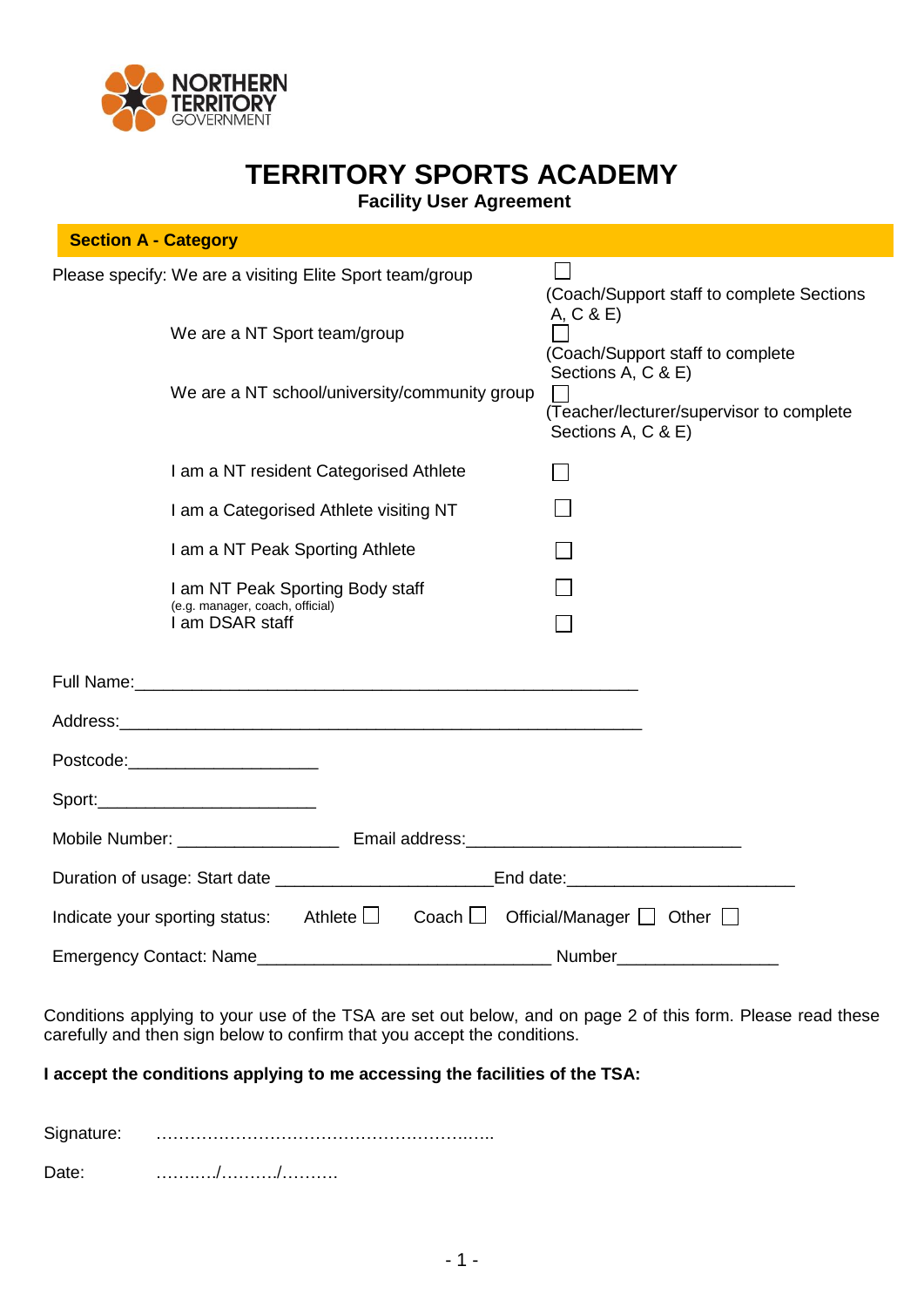If the applicants are under 18 years of age, a parent or guardian must accept the following conditions.

I request that my child/ward be allowed to access the TSA. I acknowledge that the conditions set out below and overleaf are binding on them. I agree to indemnify the TSA against any claims arising out of loss or injury sustained by them during their visit.



#### 1 I agree to:

- a) Comply with the TSA S&C facility etiquette and recovery spa guidelines and the Athlete has been provided with a copy of these guidelines.
- b) Comply with all reasonable directions given to me by TSA personnel in relation to my use of TSA facilities; and
- c) at all times behave in a manner that is, as determined by TSA, dignified and conducive to sporting excellence;
- 2 I acknowledge that:
	- a) if I do not comply with any undertaking given by me in this agreement my rights as a user may be terminated immediately by the TSA; and
	- b) the TSA will not meet the cost of any medical or hospital service incurred, and that it is my responsibility to ensure that I have adequate private health insurance and extras cover at all times.
- 3 Release/indemnity
	- a) I hereby agree that the TSA (which for the purpose of this clause 3 shall severally and jointly mean and include the Department of Sport and Recreation, its employees, agents and contractors ) shall not be deemed responsible or liable, whether in contract or tort or under any statute, for any injuries, illness, loss, damage or other mishap to me or my property sustained in, arising from or out of any way directly or indirectly connected with my visit to the TSA or with any travelling, match, competition, practice, training or function of whatsoever nature held during the period of my visit or with any medical or scientific examinations and tests conducted on me during the period of my visit or for any disciplinary or other action ordered, taken against or directed at me by the Director of the TSA, any person authorised or directed by him, or the head coach of my sport.
	- b) I hereby indemnify and will at all times hereafter keep fully indemnified the TSA from and against all actions, suits, causes of action, proceedings, claims, demands, costs and expenses whatsoever which may be taken or made against the TSA or incurred or become payable by the TSA in connection with, or arising out of, any breach of this agreement by me, any negligent or wrongful act or omission by me, any injury, illness, loss, damage or other mishap to me or my property as described in paragraph (a) or any disciplinary or other action ordered, taken against or directed at me and I hereby agree (without in any way imposing or attaching any liability or obligation upon the TSA to do so) that the TSA may act as my agent in incurring such expenses as, and/or doing whatsoever is reasonably necessary for the benefit of me in connection with or arising with or arising out of any such injury, illness, damage or other mishap.
	- c) This clause 3 survives the expiry of my visit.
- 4 I agree to keep confidential any confidential information of the TSA disclosed to me during my visit.
- 5 I agree that this agreement shall be governed by and construed in accordance with the laws of the Northern Territory of Australia.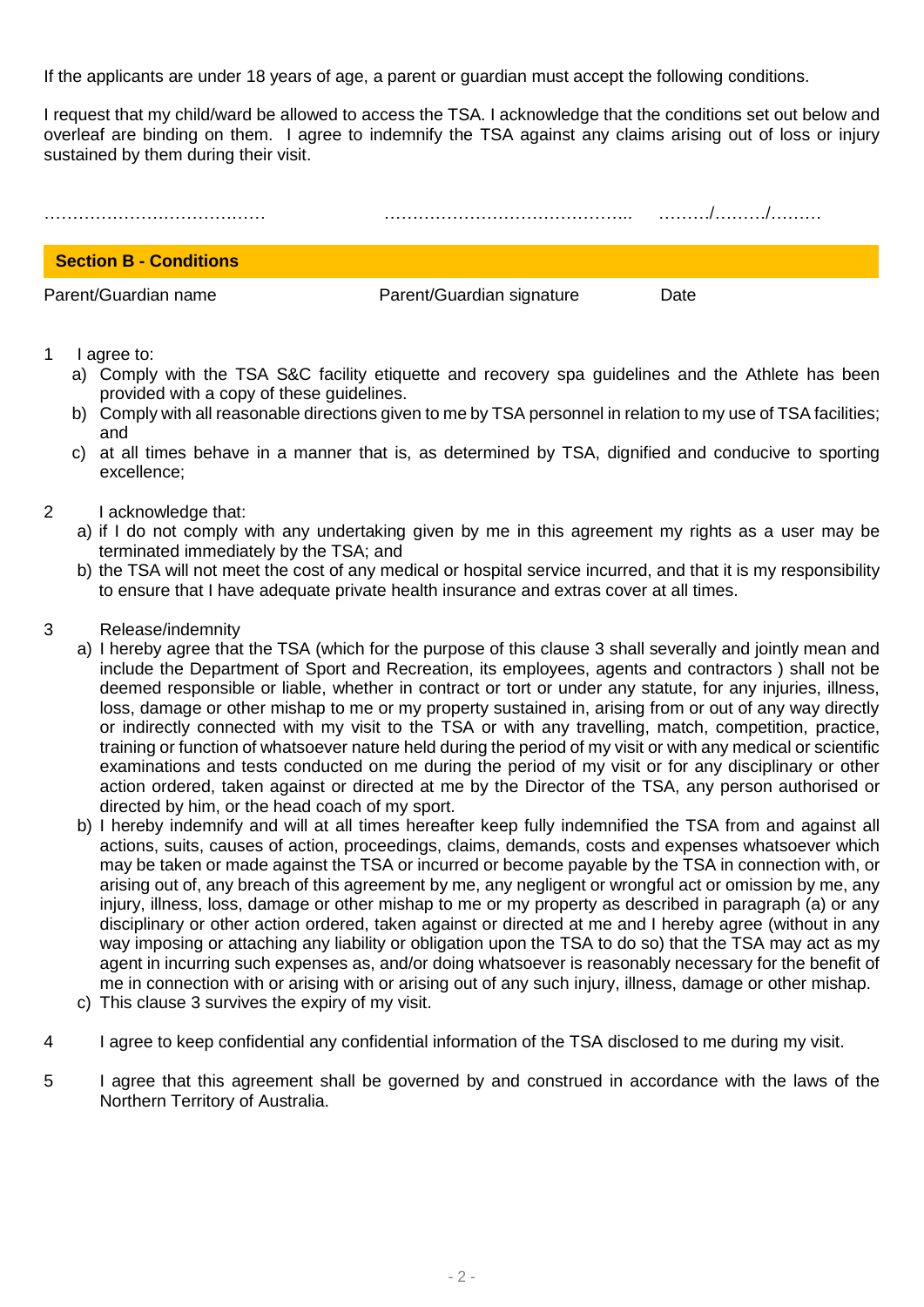### **Section C – TSA Facilities and Services to be accessed**

- □ TSA S&C Facility
- $\Box$  TSA recovery spa
- $\Box$  TSA conference room

Other: (please list here)

#### **Section D – TSA Privacy Notice**

Personal information may be collected from you for the purpose of undertaking the TSA's activities, and will be used by the TSA for emergencies, providing ongoing services and reporting to the Territory.

Personal information will be managed in accordance with the TSA Privacy Notice. To view the TSA Privacy Notice visit [http://www.sportandrecreation.nt.gov.au/nt-institute-sport/athletes#!](http://www.sportandrecreation.nt.gov.au/nt-institute-sport/athletes).

## **Section E – Team and Group Lists**

 Names and signatures of team/school/university/community group members under this gym user Agreement (If more than 1 user).

| Names: | <b>Signatures:</b> |
|--------|--------------------|
|        |                    |
|        |                    |
|        |                    |
|        |                    |
|        |                    |
|        |                    |
|        |                    |
|        |                    |
|        |                    |
|        |                    |
|        |                    |
|        |                    |
|        |                    |
|        |                    |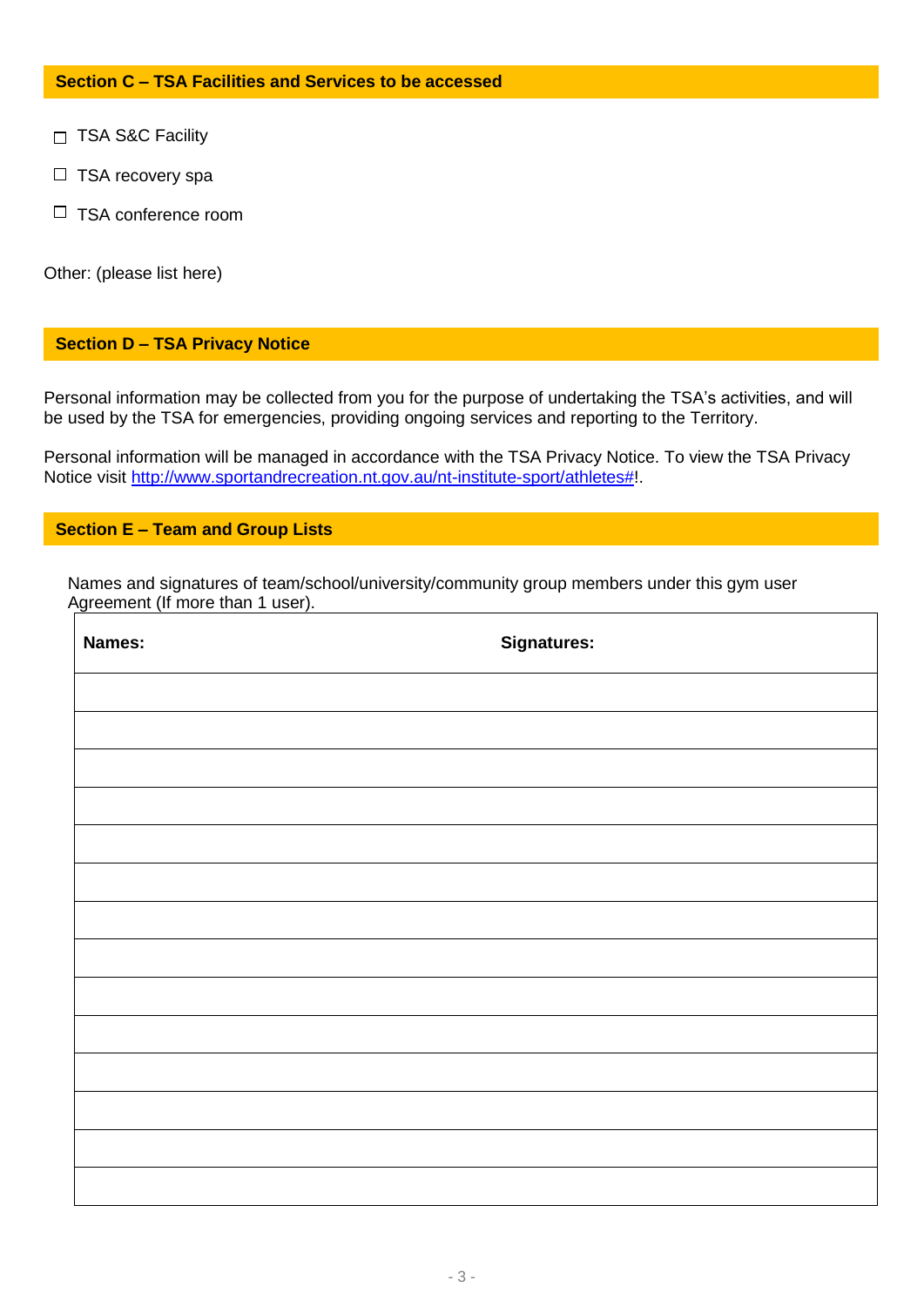#### **Section F – TSA S&C Facility Etiquette**

- **• Required training attire consists of shoes, shorts, t-shirt or singlet and a towel to wipe down the equipment. Failure to have any of these will mean no workout in the weight training facility.**
- **• Facility users are expected to train within the hours allocated.**
- **• Place all equipment and weights back after your exercise.**
- **• Control of the A-V equipment is the responsibility of the TSA staff. If you require alteration to the TV, video camera, stereo system or volume control, please ask.**
- **• Entry to any office area is by invite only.**
- **• Food or drink is not allowed in the facility.**
- **• Be mindful of those training around you; ensure your actions will in no way distract them from their training.**
- **• Think about what you are doing and use common sense at all times. Do not make excessive noise, and absolutely no horseplay.**

#### **Section G – TSA Recovery Spa Guidelines**

- **• Athletes/users are to behave in a professional manner when using the spa, as it is part of a professional work place.**
- **• Athletes are to use the Recovery spa within the allocated time slot.**
- **• An athlete with any pre-existing wounds (including minor cuts/abrasions) MUST NOT USE THE SPA.**
- **• All athletes must shower post exercise/training prior to using spa. Athletes are to use clean attire and not sweat ridden training attire when using spa.**
- **• Athletes/users must not operate any switches. Please request the Sport Science staff or Coach/Supervisor to do this.**
- **• No food or drink is to be consumed in the Recovery Centre.**
- **• No clothing or personal items are to be left in the Recovery Centre basins**
- **• When finished, replace lid, mop up any excess water on steps and around spa and pick up any rubbish such as strapping tape etc. Spa area must be left tidy for next use.**